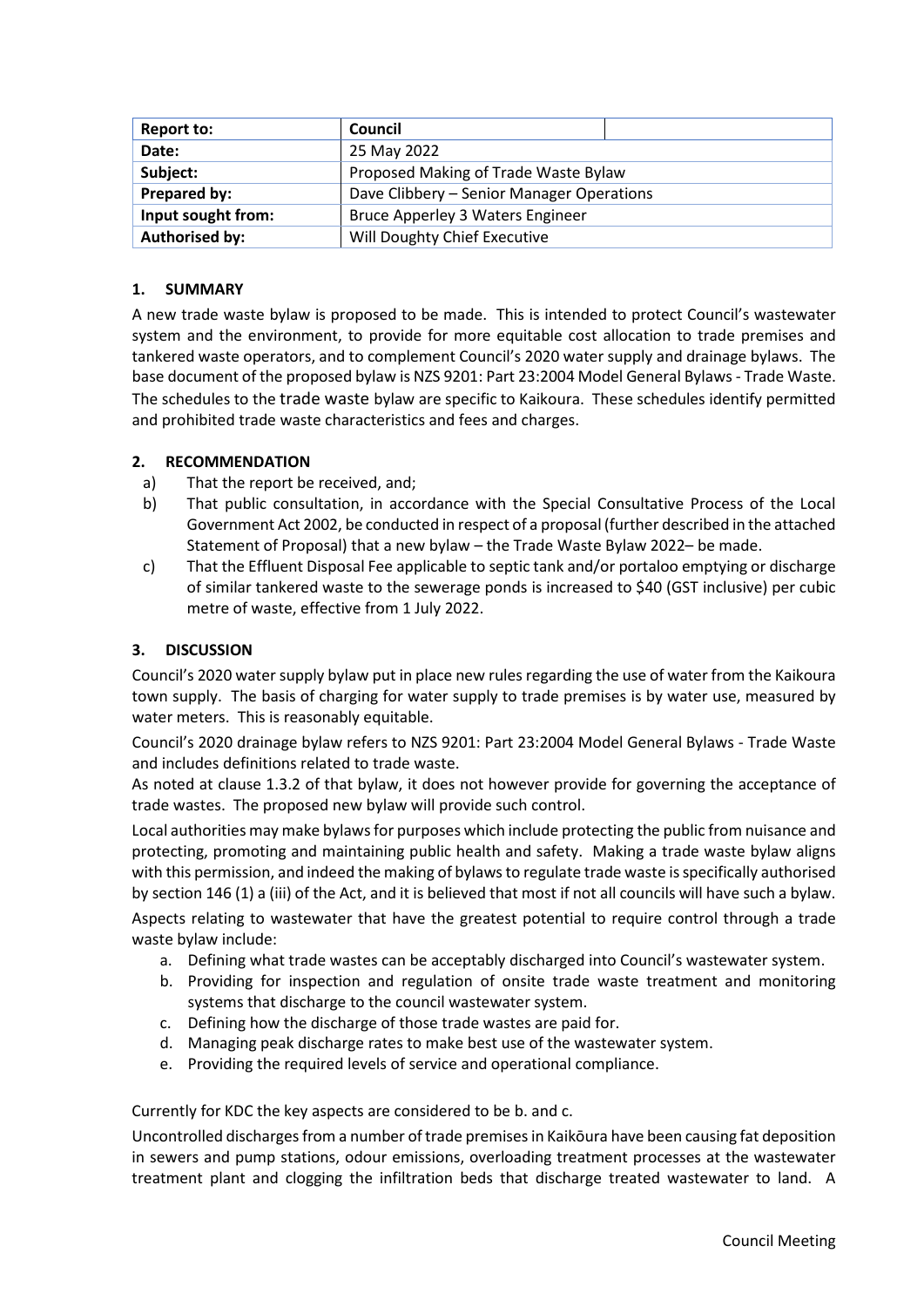number of sewer mains in the network are operating near to capacity and the currently uncontrolled discharges have increased the risks of sewage overflows and of non-compliance with Council's resource consents.

The proposed bylaw will require premises that have potential to discharge injurious material to the wastewater system to hold a trade waste consent and to comply with the conditions of that consent.

In most cases where the quantities of trade waste discharges are expected to be relatively modest these conditions will primarily require installation and regular emptying of traps for fats or silts from premises that are likely to discharge such materials to sewer, and regular inspections will be undertaken to ensure that these systems are functioning effectively. An annual administrative charge (suggested to have two tiers of a normal rate of \$150 per year and a discounted rate of \$75 per year for premises with a demonstrated history of 2 years good compliance with the conditions of their consent) would be levied to cover the cost of these inspections and associated administration. Consents of this type are described as being in the 'controlled' category.

The type of activities that are likely to require a 'controlled' trade waste consent include, but are not limited to food premises, hairdressers and beauticians, hospitals, doctor, dentist and veterinary surgeries, schools, maraes or other community facilities with kitchens, mechanical workshops & service stations, fertiliser suppliers, dry cleaners and funeral homes. It is suspected that there may be between 40 and 50 such premises in Kaikōura.

Premises or activities that discharge large quantities (more than 5000 litres per day) and/or poor qualities of trade waste to the wastewater system will be required to hold 'conditional' trade waste consents, which in addition to potentially setting conditions on the nature of the discharge will also require payment to be made to Council for the discharge that reflects the likely cost that will be incurred in receiving and treating it, taking account of both the volume and composition.

It is currently believed that there are very few activities in Kaikōura for which such a conditional trade waste consent would be required.

It should be noted that trade waste consents are only required to be held for premises that discharge a waste other than domestic sewerage. For example a commercial accommodation business, even if quite large, would not be required to hold a trade waste consent if it did not include a commercial kitchen or some other activity that was likely to create a discharge to the wastewater system that was different to domestic sewage. In such a case the cost to council of receiving and treating the large quantity of domestic sewage would be recovered through pan charges.

Some premises may however discharge both domestic refuse and trade waste, which are sometimes mixed together and a methodology is proposed to address this.

#### **Setting of Trade Waste Charges**

Nearly all of the premises affected by this bylaw will be required to hold 'controlled' trade waste consents and will only be charged an annual consent fee to that covers the cost of council conducting periodic inspections to ensure conditions are being met, in particular that interceptor traps are in place and are being regularly emptied so that they remain efficient.

It is suggested that such charges could have two tiers – an initial tier where there are regular inspections, and a potential subsequent lower tier for premises that have demonstrated a consistent high level of compliance upon which the frequency of inspections could be reduced.

It is believed that annual charges for these two tiers might be in the order of \$150 and \$75. As discussed later in this report it currently proposed that such charges would only commence in the 2023/24 financial year, and decisions therefore do not ned to be made at this time regarding exactly what level those charges are set at.

Additional charges may however be imposed to cover costs associated with council staff time required to achieve compliance where this is required.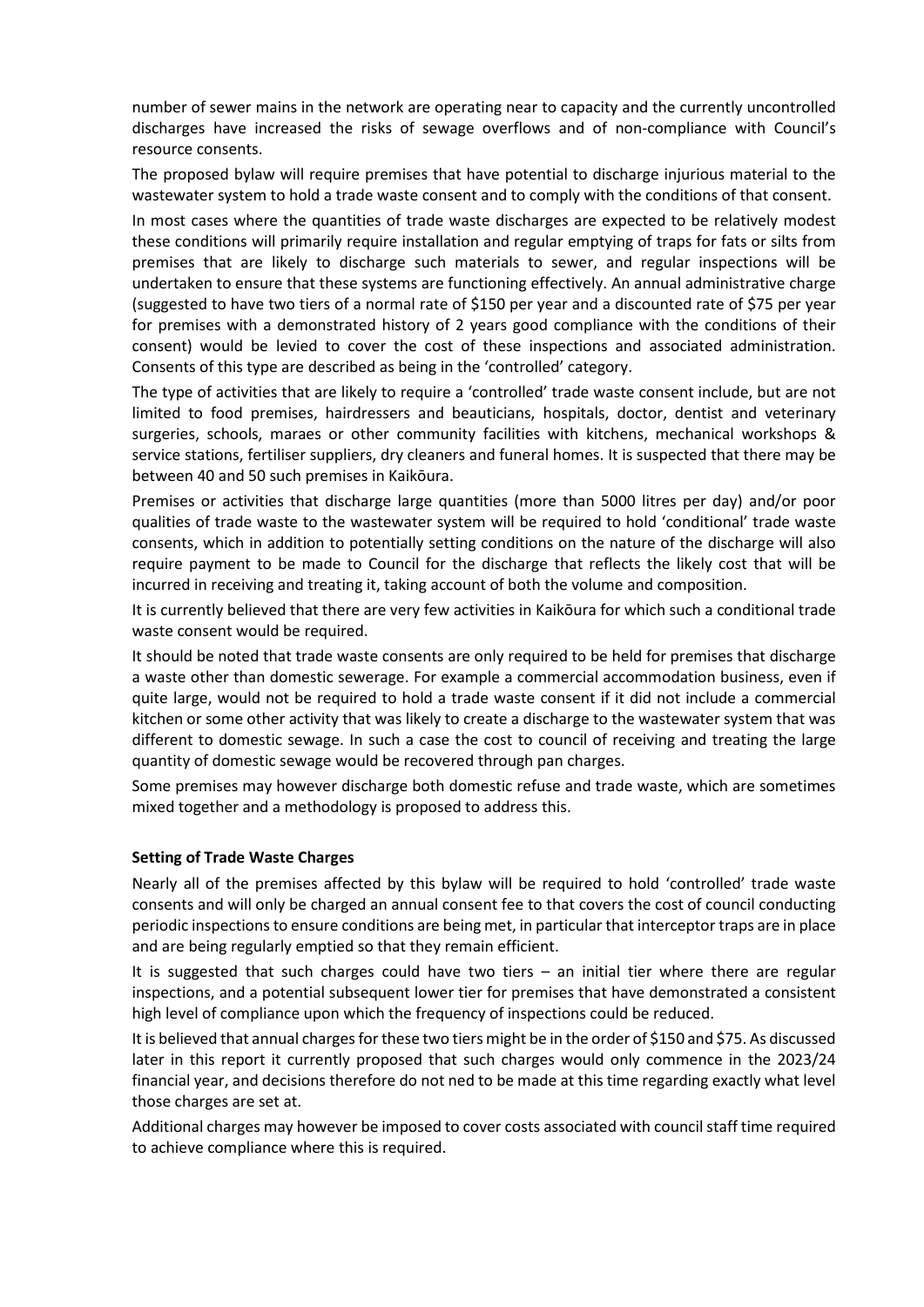Parties holding 'conditional' trade waste consents will be required to pay an annual consent fee that covers the cost of administrative input by Council staff (which is likely to be at a higher level than for controlled consent) and will also pay a charge related to the quantity and quality of the discharge.

### **Conditional Trade Waste Charges**

Unlike for water supply, where most trade premises pay for their water on a metered basis, at present all rateable properties within the area serviced by the Kaikōura sewerage system are charged \$342.06 per separately used or inhabited part of a rating unit, and \$171.03 per additional water closet (toilet) and urinal. These charges do not differentiate between large trade discharges with high contaminant loads and smaller discharges that have characteristics close to those for residential properties.

Accurately assigning costs for the receipt and treatment of wastewater is however significantly more difficult than doing so for water, since wastewater quantities are more difficult to measure, and the quality of wastewater discharged from different types of trade premises is very variable, with corresponding widely variable treatment costs.

For this reason a fairly pragmatic approach must be taken to determining trade waste charges, that does not attempt to fine granularity. The charging approach taken by the bylaw with respect to discharge volumes is proposed to be a relatively coarse one, as follows

Trade Waste charges are proposed to be calculated based on three components; the estimated volume, and average Biological Oxygen Demand and solids content of the effluent. GST exclusive charges will the sum of the following:

Solids Content: The recent de-sludging of the oxidation pond removed approximately 600 tonnes of dry solids at a cost of \$220,000. From this it is proposed that a solids charge rate of \$0.37/kg of total suspended solids (TSS) is applied.

Biological Oxygen Demand (BOD): The primary cost impact of BOD is the need for artificial aeration of the oxidation pond. Currently most of the oxidation process is achieved through natural aeration with only very limited powered aeration used to provide some support, the power for which currently has a cost of approximately \$14,000 per annum. There is however continued discussion regarding whether there is a need for more intensive aeration, and the rebuild of the wastewater treatment system added very substantial additional aeration capacity in the oxidation lagoon using 5 extra aerators. Operating these additional units does however require very substantial power with a likely cost in excess of \$70,000 per annum, and it is not currently believed that such operation is necessary with existing effluent loads, which have in recent times been reduced by the decreased level of tourism activity associated with Covid.

If the overall BOD load on the system was substantially increased this additional cost would however be imposed, difficult to say at exactly what point this would occur, but it does seem reasonable to believed that the use of this additional capacity would become absolutely essential the total BOD load was to increase from its current level by 50%.

At present the average concentration of 5 day BOD (BOD5) of wastewater received for treatment is around 550milligrams per litre. As such, with 328,000m3 of wastewater treated per year the assumed total annual BOD5 load on the treatment system is around 180,000 kg per year.

A 50% increase would take that figure to 270,000kg per year, at which point the power cost would be expected to be at least \$84,000 per year, suggesting a charge of \$0.31/kg.

#### Volume:

It is considered important to ensure that the charges applied for Trade Waste align reasonably well with the existing general sewer rate, so that if a typical domestic ratepayer was charged for their wastewater discharge based on the same principles as are applied for trade waste charges, that they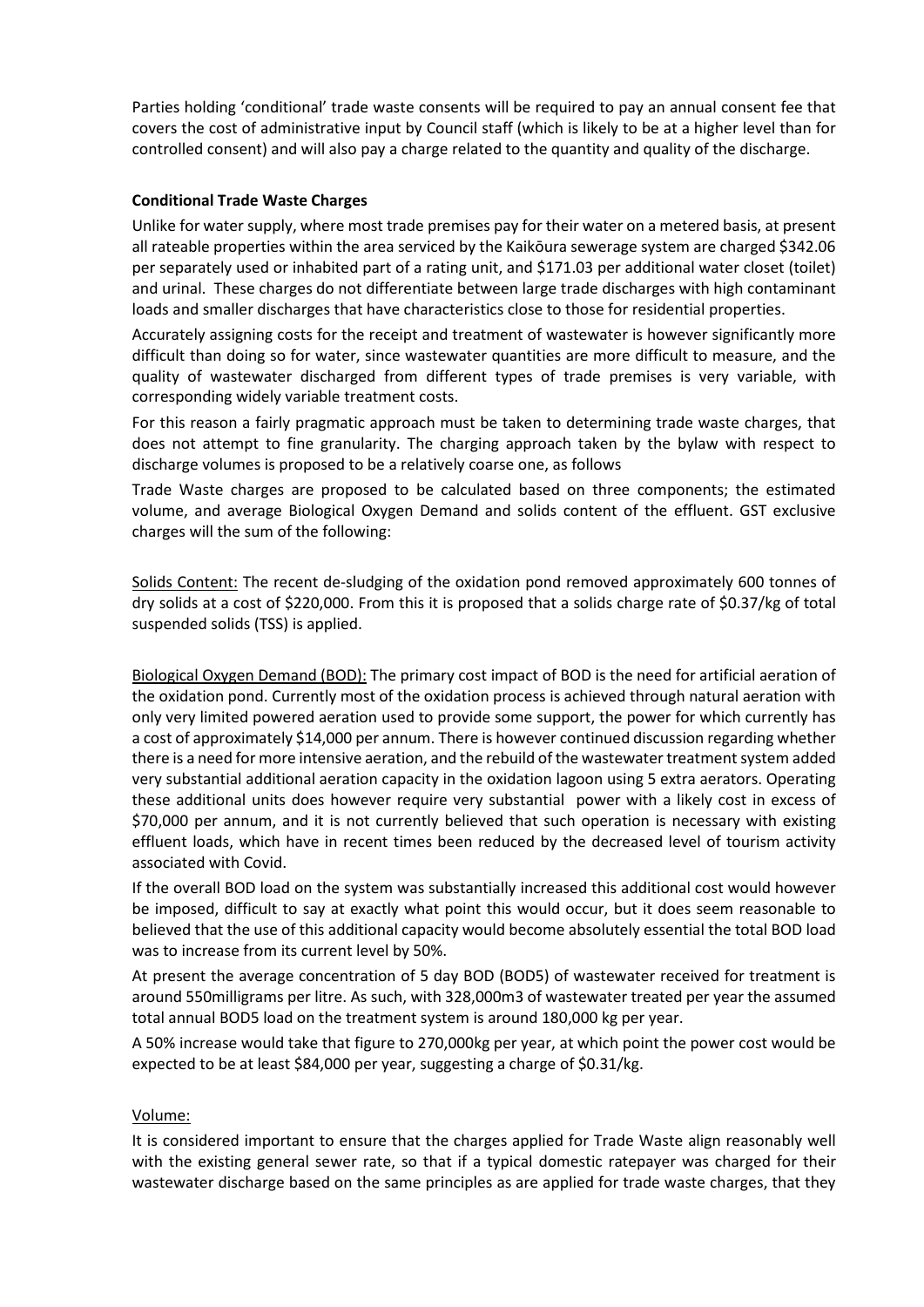would pay a similar amount to what they currently pay as a rate, which is currently \$312.06 (\$271.36 GST exclusive).

Approximately 1800 properties currently pay sewerage rates. If the total annual wastewater volume of 328,000m3 is divided by this number of ratepayers, average generation per property is 185m3 per year.

Assuming the average composition of this wastewater is 500mg/l TSS and 550mg/l BOD, an average sewerage ratepaying property produces 92.5kg of TSS and 101.7kg of BOD5 each year.

Applying the previously proposed per kg charging rates for these components gives the following annual costs:

# 92.5kg TSS @ \$0.37 = \$34.23 101.75kg BOD5 @ \$0.31 = \$31.54

### TOTAL \$65.77

For trade waste charging to interface relatively seamlessly with the targeted sewerage rate the volume based component for this typical ratepaying property would be \$271.36 minus this \$65.77, which is \$205.59. Since this volume charge is for 185m3, it reduces to \$1.11 per m3.

The adopted charge rates would be set out in Council's schedule of fees and charges and could be revised as needed.

## **Separation from Domestic Sewerage Charges**

It is proposed that trade wastes charges, where applicable, are calculated based on either the measured volume discharged from the premises, or the volume estimated from the measured volume of water entering the premises during the period corresponding most closely with each financial year.

Wherever possible it is preferable that the volume and quality of trade waste is assessed separately from wastewater of a domestic nature that is also produced by the premises, but it is recognised that in some cases such separation may not be practical.

Where the two types of waste cannot be so separated they may be assessed together with an initial 'gross' waste charge estimated, from which an allowance for the payment of the targeted sewerage rate is then deducted.

## **Example Calculation**

A business discharges waste from a trade process which also contain domestic wastewater which has a typical composition of 2700mg/litre (2.7kg/m3) of BOD5 and 2000mg/litre (2kg/m3) of TSS. During a year the business takes 1400 cubic metres of water which is used for both the trade process generating the waste and toilets.

| 1 | Volume Charge $-1400 \times 1.11$                            | \$1554     |
|---|--------------------------------------------------------------|------------|
| 2 | BOD charge 1400 x 2.7 x \$0.31                               | \$1,171.80 |
| 3 | TSS charge 1400 x 2 x \$0.37                                 | \$1,036    |
| 4 | Gross Sub-total (1+2+3)                                      | \$3,761.80 |
| 5 | <b>Credit for Targeted Rate</b>                              | $-5271.36$ |
| 6 | Annual Conditional Trade Waste Charge (GST exclusive) (4+5)* | \$3,490.44 |

Example of Conditional Trade Waste Charge Calculation\*(additional to annual administrative fee) **Comparison with Other Councils**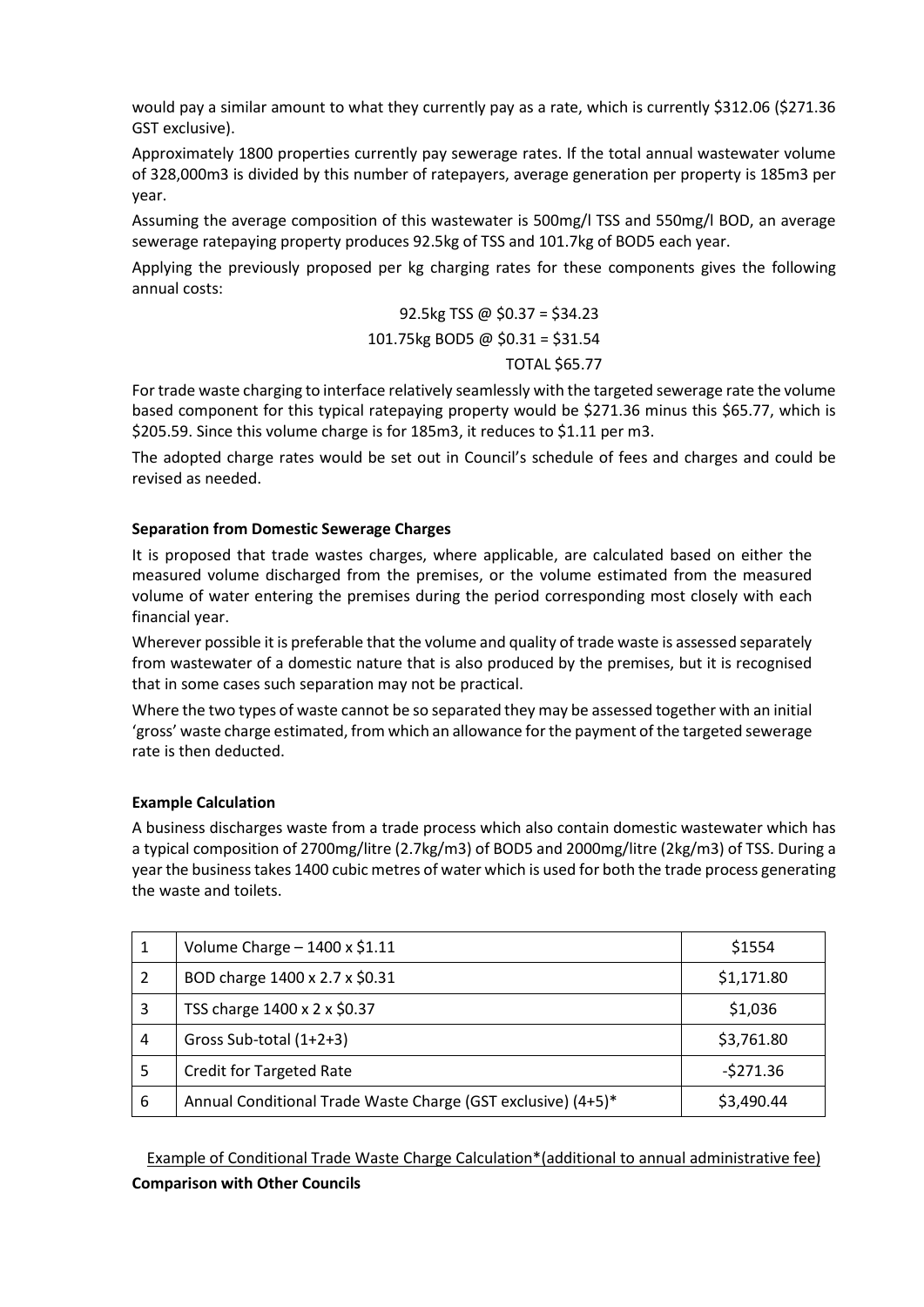Different councils have differing approaches to the calculation of trade waste charges. Some base charges purely on volume, whilst others consider a broader range of effluent components, such as nitrogen, phosphorus, zinc and /or mercury.

These differences in charging approaches ALSO reflect differences in the form of treatment system employed, where the treated effluent is discharged to, and what associated resource conditions are in place.

Because KDC's wastewater effluent is discharged to ground and then into the sea concentrations of nutrients such as nitrogen and phosphorus are not significant, unlike for communities which discharge their wastewater effluent to rivers and lakes where eutrophication needs to be avoided.

A comparison of the proposed KDC charge components with those of some other Councils taking a similar 2 or 3 component charging approach is presented below.

| Council                                    | <b>KDC</b> | <b>Ashburton</b><br><b>Tasman</b> |           | <b>Christchurch</b>                           | Waimakariri | Waipa          |
|--------------------------------------------|------------|-----------------------------------|-----------|-----------------------------------------------|-------------|----------------|
|                                            | (proposed) |                                   |           |                                               |             | (North Island) |
| Volume<br>Charge<br>(\$/m3)                | \$1.11     | \$2.04                            | \$0.60    | \$0.50 / \$0.99<br>(latter for<br>peak times) | \$0.75      | \$1.28         |
| Solids Charge<br>(5/kg)                    | \$0.37     | \$1.23                            | \$2.00    | \$0.47                                        | \$0.50      | \$1.10         |
| <b>BOD Charge</b><br>$(\frac{5}{kg}$ BOD5) | \$0.31     | \$1.95                            | <b>NA</b> | \$0.66                                        | \$0.40      | \$1.24         |

That there is a fair degree of variability between particular charge components between councils reflects the differing types and scales of treatment processes. None of the proposed figures for KDC do however appears to be entirely unreasonable when compared with these other councils.

## **Tankered Waste**

KDC Currently charges \$11.50 (GST inclusive) per m3 for receipt of tankered waste at the treatment plant. The waste received in this way comprises sludge from cleaning of septic tanks, fat and grease from the emptying of collection devices, and stock truck effluent from the collection facility at the intersection of Inland Road and SH1.

Only very limited monitoring and control has to date been exercised over deposit of tankered waste. The solids and/or BOD content of such wastes is variable, but can be very high. For example a septic tank sludge might have upto 150kg per m3 of dry solids and 20kg per m3 of BOD, and there are other types of waste that may have even higher BOD levels or other characteristics that would adversely affect the functioning of the waste water treatment plant.

Currently no attempt is made to define the type of tankered waste deposited, and the \$11.50 per m3 charge applies regardless of its characteristics.

Such a level of charge (which appears to have been set many years ago and has not been subsequently reviewed) does however appear to be too low, not fully meeting the costs to council that are associated with it. Any such shortfall must currently be met from the revenue collected from urban ratepayers paying the sewerage targeted rate, and properties connected to the urban sewer system are therefore in effect subsidising properties or activities outside of the urban area which discharge tankered waste to the community system. This is not considered to be fair or reasonable.

If the proposed formula for calculation of conditional trade waste charges is applied to the type of septic tank sludge described above a GST exclusive charge of almost \$70 per m3 is indicated.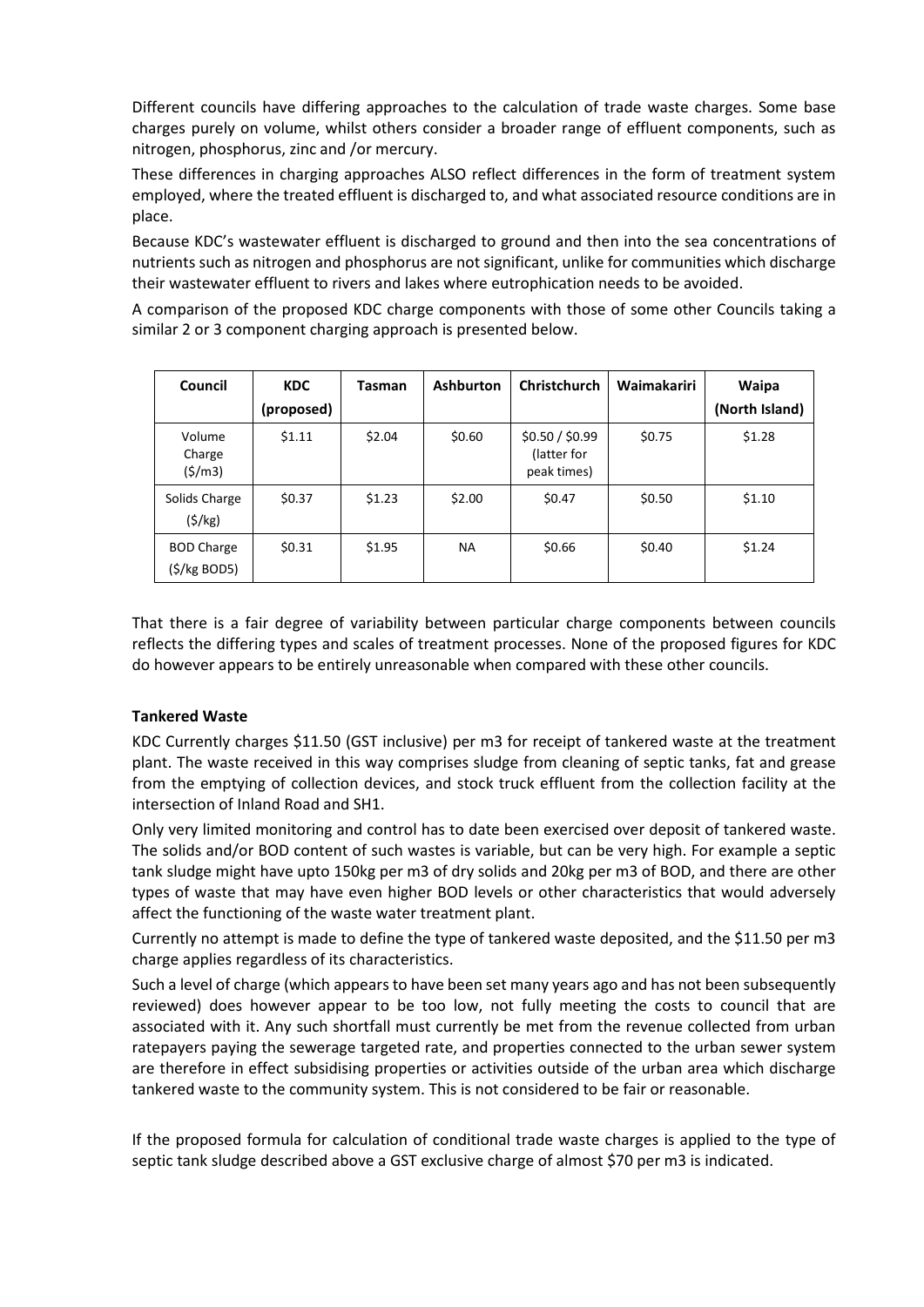It is however recognised that the process by which tankered waste is received and processed at Kaikōura is different to that applicable to waste which is discharged into our community sewers.

Unlike reticulated sewage, tankered waste is discharged directly into the anaerobic pond at the treatment plant, from which excess liquid material then flows into the oxidation pond for treatment.

This results in two cost savings; firstly there is a reduced pumping and reticulation cost, and secondly much of the solid content of the sludge remains captured in the anaerobic pond, from which it can subsequently be removed more easily and cheaply than from the oxidation pond itself.

It is difficult to quantify exactly what the resultant saving is, but it is believed that it might not be unreasonable to assume that it is 50% less, at approximately \$35 per tonne (GST exclusive).

Such a figure is not dissimilar to what a number of other councils are charging for receipt of septic tank waste. Some random examples of these charges are below.

| Council                     | Waimakariri | Ashburton | Christchurch | Horowhenua                   | Waipa   | Kapiti | Whangarei |
|-----------------------------|-------------|-----------|--------------|------------------------------|---------|--------|-----------|
| Septage<br>Charge<br>(5/m3) | \$44        | \$26.30   | \$51.11      | \$39<br>(tanker<br>capacity) | \$74.50 | \$27   | \$39      |

### **Giving Effect to Bylaw**

To give effect to most of the provisions of the bylaw requires the issuing of Trade Waste Consents.

An initial step required is to conduct a visit to all premises considered likely to require a consent, investigation of the nature of the discharge and the existing controls in place, identifying any required control improvements (potentially including new traps and other drainage modifications) and specifying consent conditions.

Up to 50 premises will potentially require a consent and given the other pressures on KDC staff it appears unlikely that this initial preparation stage would be completed before the end of the 2022 calendar year, even if some external resources are used.

As such it is currently envisaged that trade waste consents will not be prepared, issued and take effect until the start of the 2023/24 year.

Once those consents are issued subsequent administrative costs can be recovered from consent holders, but prior to that the preparatory stage (with a probable cost of at least \$10,000) will have to be funded from other sources.

Two steps that can however be taken more quickly are:

- 1. Giving effect to key provisions of the bylaw other than those relating to trade waste consents, such as giving council the power to prevent discharge of very adverse substances or stormwater to the sewer system. It is proposed in the bylaw that such provisions come into effect upon the adoption of the bylaw, with the remaining provisions only taking effect as from 1 July 2023.
- 2. Revising the charges for currently received tankered waste from the current \$11.50/m3 (GST inclusive) to the recommended new level of \$35/m3 GST exclusive (\$40.25 GST inclusive). This does not require adoption of the trade waste bylaw, and only needs a revision of the figure in Council's schedule of fees and charges.

If this revision was done as part of the 2022/23 annual plan it would be expected to provide at least \$12,000 of additional revenue, which could potentially meet the cost of the preparatory administrative work required to put all of the required trade waste consents in place.

Because the provisions associated with trade waste consents will not take effect until 1 July 2023 there is not a need at this time to set the associated fees and charges, and they would instead be set through Council's schedule of fees and charges as part of the 2023/24 Annual Plan.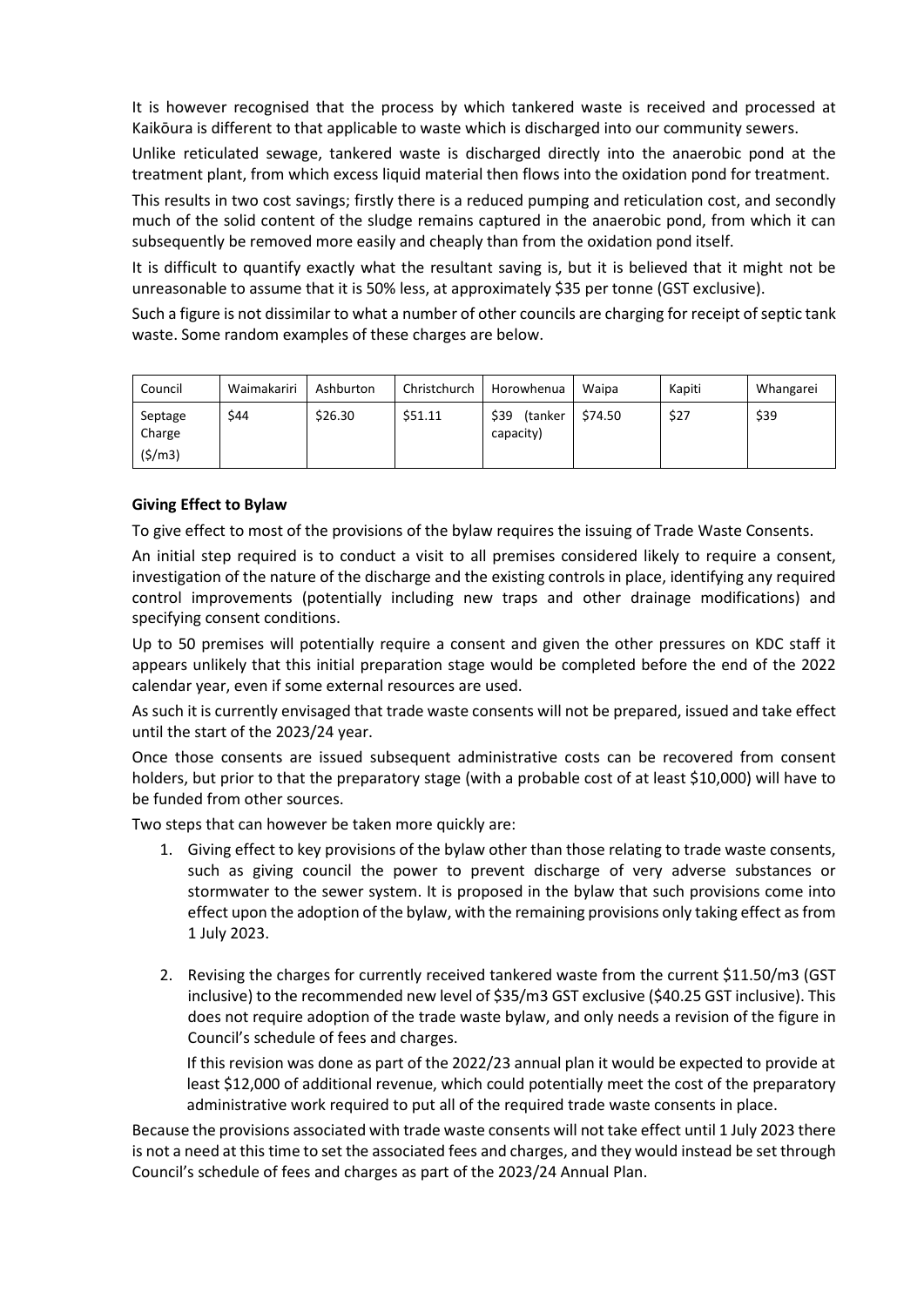### **4. PROCESS REQUIREMENTS**

The procedures for making, amending or revoking Bylaws are set out in sections 155 to 157 of the Local Government Act 2002. The following content of section 156 is relevant at this point:-

*1) When making a Bylaw under this Act or amending or revoking a Bylaw made under this Act, a local authority must—*

 *(a) use the special consultative procedure (as modified by section 86) if—*

*(i) the Bylaw concerns a matter identified in the local authority's policy under section 76AA as being of significant interest to the public; or*

 *(ii) the local authority considers that there is, or is likely to be, a significant impact on the public due to the proposed Bylaw or changes to, or revocation of, the Bylaw; and*

*(b) in any case in which paragraph (a) does not apply, consult in a manner that gives effect to the requirements of section 82.*

Since the management of trade waste is considered to be of interest to and potentially have impact on the public it is believed that the Special Consultative Procedure of the Local Government Act should be followed in the making of the proposed new Bylaw, and accordingly a suggested Statement of Proposal follows, in which it is proposed that this report serves as the Summary of Information.

A suggested process schedule is as follows:

- Draft bylaw approved for consultation 25 May 2022
- Public notice of consultation 1 June 2022
- Submissions close 4 July 2022
- Submissions heard 27 July 2022
- Bylaw confirmation 27 July 2022 or 31 August 2022

# *Kaikoura District Council*

# *Statement of Proposal*

# *Proposed Trade Waste Bylaw*

#### *1. Introduction*

*Unlike most other local authorities in New Zealand, Kaikōura District Council does not currently have a trade waste bylaw. Kaikōura District Council is proposing the making of a trade waste bylaw. This is to:*

- *a. Provide controls on the acceptance of wastewater and liquid wastes (trade waste) from trade premises and tankers into Council's wastewater system and*
- *b. Allow Council to charge trade premises for their shares of the costs of:*
	- *i) Acceptance of trade waste into Council's wastewater system*
	- *ii) Conveyance of that trade waste to Council's treatment plant*
	- *iii) Treatment*
	- *iv) Disposal of the resulting treated effluent and solids*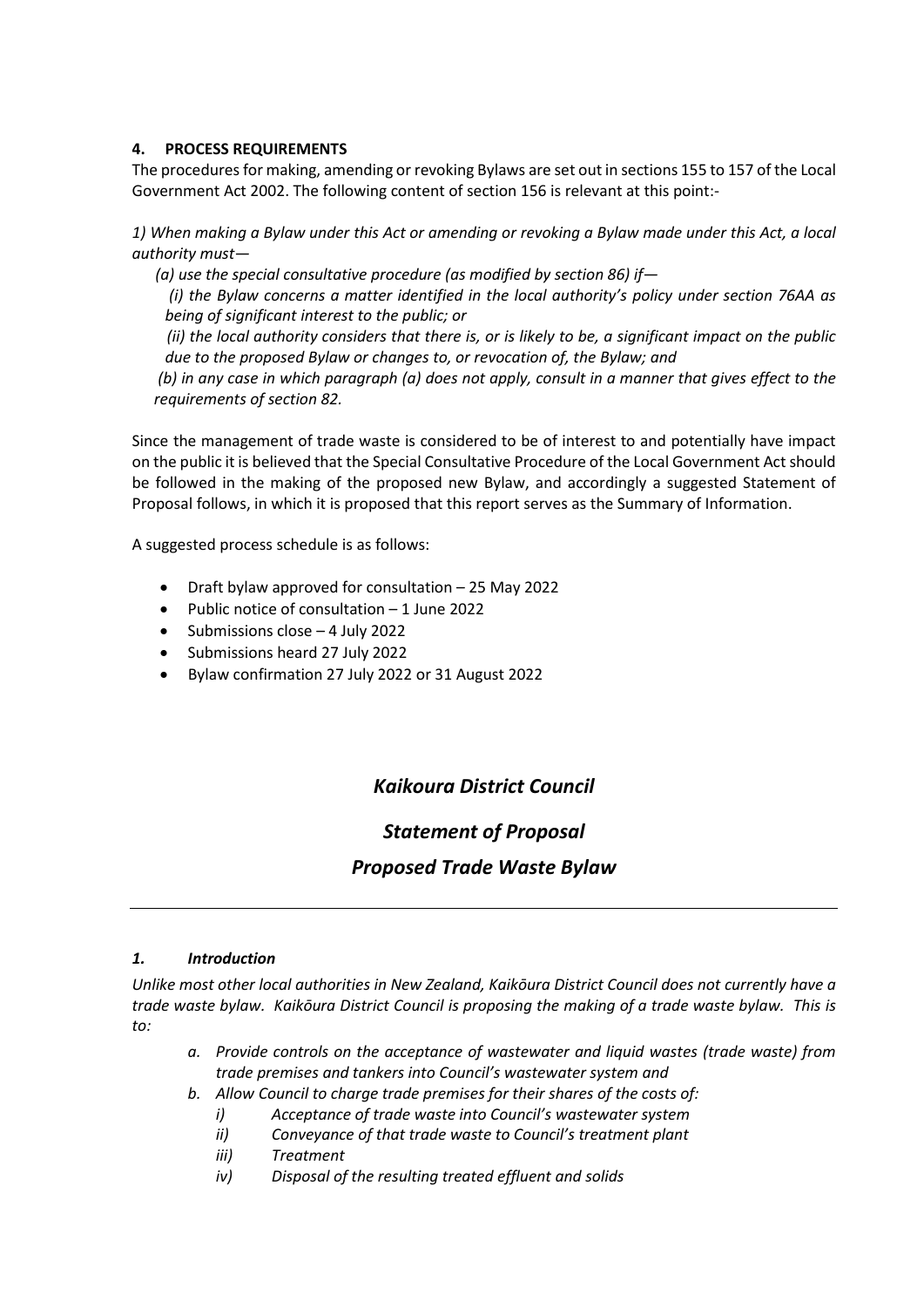- *v) Inspections, enforcement, asset management and administration and*
- *c. Allow Council to charge liquid waste tanker operators for their shares of the costs of:*
	- *i) Acceptance of liquid waste at Council's wastewater treatment plant*
	- *ii) Treatment*
	- *iii) Disposal of the resulting treated effluent and solids*
	- *iv) Inspections, enforcement, asset management and administration*

*Section 145 of the Local Government Act 2002 empowers Council to make bylaws for its district for one or more of the following purposes:*

- *a. Protect the public from nuisance[1](#page-7-0)*
- *b. Protect, promote and maintain public health and safety[2](#page-7-1)*

*It is believed that issues that currently exist meet criteria a. and b. above, and that as such the making of a bylaw to address these matters would be a justifiable and appropriate response.*

*Section 146 of the Local Government Act 2002 provides for specific bylaw-making powers of territorial authorities. Without limitin[g section 145,](https://www.legislation.govt.nz/act/public/2002/0084/latest/link.aspx?id=DLM172978#DLM172978) a territorial authority may make bylaws for its district for the purposes of* 

 *(a)regulating trade wastes and*

*(b) managing, regulating against, or protecting from, damage, misuse, or loss, or for preventing the use of land, structures, or infrastructure associated with wastewater, drainage, and sanitation*

# *2. Purpose of this Statement of Proposal*

*Council believes that the management of wastewater discharges from trade premises is likely to be of interest to and potentially have impact on the public so it is believed that the Special Consultative procedure of the Local Government Act should be followed in the proposed making of the trade waste bylaw.*

*As part of the Special Consultative Procedure the Council must produce a Statement of Proposal, which contains a summary of information that is a fair representation of the major matters in the proposal and make it available to the community. This document is the Statement of Proposal. The information contained in this Statement of Proposal has been approved by Council for notification and consultation. The report titled 'Proposed Making of Trade Waste Bylaw' presented to Kaikoura District Council at its meeting of 25 May 2022 will serve as the Summary of Information, will accompany this Statement of Proposal.*

## *3. Proposed Trade Waste Bylaw*

*The proposed bylaw is based on the New Zealand standard NZS 9201:Part 23:2004 Model General Bylaws - Trade Waste. This standard is used as a basis by almost every local authority in New Zealand. The schedules appended to the proposed bylaw describe permitted, conditional and prohibited trade waste characteristics, and fees and charges, specific to the Kaikoura wastewater system and Council.* 

## *4. Report under Section 155 of the Local Government Act 2002*

*In proposing a Bylaw, Section 155 of the Local Government Act 2002 requires the Council to:*

*a. determine whether a bylaw is the most appropriate way of addressing the "perceived problem", and*

<span id="page-7-0"></span><sup>&</sup>lt;sup>1</sup> Odour

<span id="page-7-1"></span> $2$  Wastewater overflows to private or public property and/or the environment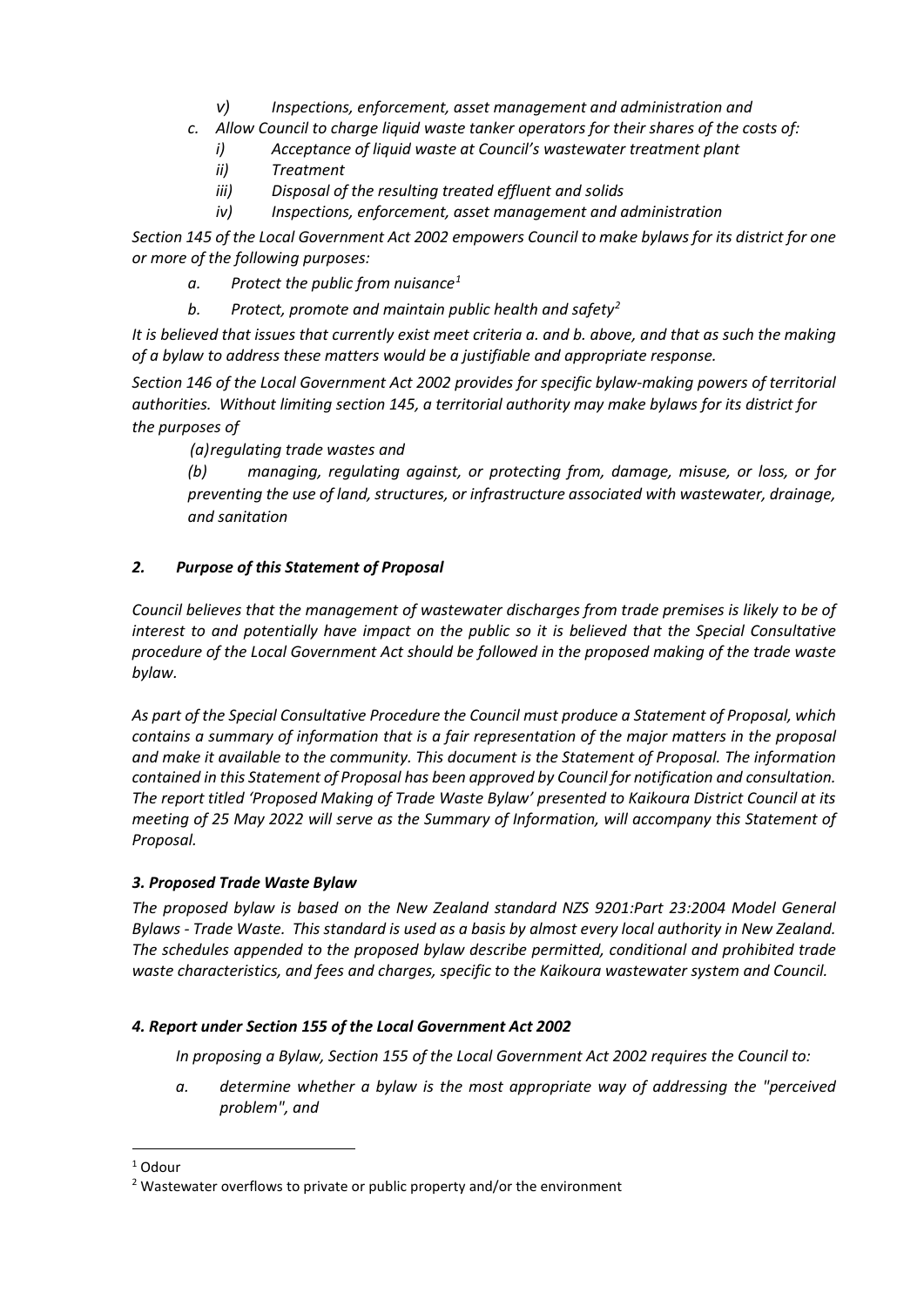*b. if so, determine whether the proposed Bylaw is the most appropriate form of Bylaw, and whether it gives rise to any implications under the New Zealand Bill of Rights Act 1990*

*Bylaws cannot be inconsistent with the New Zealand Bill of Rights Act.*

*It is believed that a bylaw is the most appropriate means of addressing the problem(s) because there is a need for readily enforceable provisions relating to trade waste acceptance from individual trade premises to Council's wastewater system, and a need for Council to be able to make charges that provide payment to Council for the costs associated with that acceptance. Other approaches cannot satisfy these needs.*

*It is also believed that the proposed bylaw is the most appropriate form of bylaw for the Kaikōura District. It is based on the NZ standard document with schedules containing Kaikoura-specific acceptance criteria and fees and charges.*

*The bylaw does not infringe any of the rights contained in the NZ Bill of Rights 1990.*

*It is therefore considered that the proposed Trade Waste Bylaw meets all of the tests set by the Act.* 

### *Dave Clibbery*

#### *Senior Manager Operations*

Proposed Advertisement

#### *Proposed Making of Trade Waste Bylaw 2022*

*Kaikoura District Council (KDC) proposes the making of a new bylaw to place controls on discharge of waste from trade properties (other than waste similar to domestic sewage) to the community wastewater system.*

*The bylaw will control what can be discharged and will impose charges for discharges that are very large in volume and/or have a composition that could adversely affect the operation of the community wastewater reticulation and treatment systems.*

*All premises discharging trade waste which can have potentially harmful effect on these systems will be required to hold trade waste consents that authorise these discharges and place responsibility on consent holders to have and maintain measures that limit these adverse effects.* 

*Most if not all NZ Councils have such a bylaw.*

*A more detailed Statement of Proposal, a copy of the proposed new Bylaw and associated information is available from Council on request.*

*Submissions in respect of the making of the Trade Waste Bylaw 2022 can be made in writing, and should be addressed to:*

*The Chief Executive Kaikoura District Council PO Box 6 KAIKOURA 7300*

*Submissions must be received by Monday 4 July 2022.*